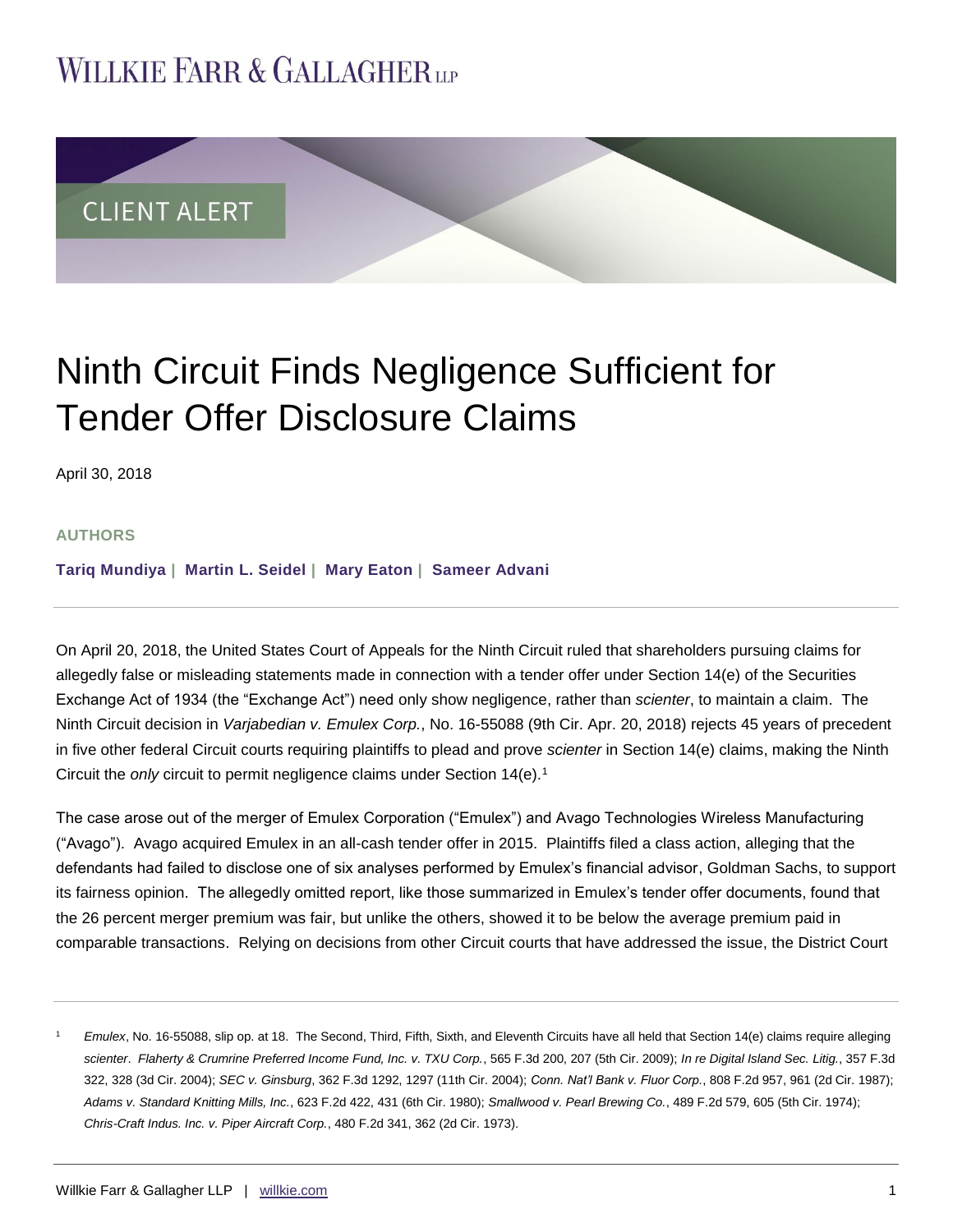## **Ninth Circuit Finds Negligence Sufficient for Tender Offer Disclosure Claims**

dismissed the complaint, finding that plaintiffs had not alleged facts showing that the defendants acted with *scienter* intentional or reckless intent.

In a case of first impression in the Ninth Circuit, the Court rejected the out-of-Circuit precedent and held that the text and legislative history of Section 14(e) required a plaintiff only to show that a misleading statement made in connection with a tender offer was made negligently and not intentionally or recklessly.

Adopting a strict textual analysis, the Court observed that Section 14(e) proscribes both (i) making untrue statements of material facts or omitting material facts *or* (ii) engaging in fraudulent or deceptive acts. Thus, "[t]he use of the word 'or' separating the two clauses in Section 14(e) shows that there are two different offenses," one for making misstatements and a separate one for fraudulent conduct. For that reason, the Court found importing the *scienter* element of Rule 10b-5 into Section 14(e) claims, as other Circuit courts had done, was inappropriate because it would render the first clause of the provision mere "surplusage." The Court also ruled that the Supreme Court's landmark decision in *Ernst & Ernst v. Hochfelder*, <sup>2</sup> upon which the other Circuits relied, did not mandate a different result. *Hochfelder*, the Ninth Circuit held, imposed a *scienter* requirement for Rule 10b-5 claims not because of the rule's text (which was similar to the text of Section 14(e)), but rather because the authorizing statute, Section 10(b) of the Exchange Act, "allows the SEC to regulate *only* 'manipulative or deceptive device[s].'" Thus, implied rights of action under Rule 10b-5 cannot exceed the scope of Section 10(b) and must be limited to fraudulent conduct, requiring a showing of *scienter*. In contrast, the Court noted that the first clause of Section 14(e) is not limited to fraudulent or deceptive acts. Further, because that language is similar to the language of Section 17(a)(2) of the Securities Act of 1933 (the "Securities Act"), the Court instead drew support from the Supreme Court's holding in *Aaron v. SEC* that the "the plain language of Section 17(a)(2) . . . requires a showing of negligence, not *scienter*." As a result, the *Emulex* Court found that the "most compelling argument" is that the text of Section 14(e) imposes only a negligence standard.

The Ninth Circuit's decision is significant in that, for the first time since Section 14(e) was adopted 50 years ago, a federal appeals court has endorsed a negligence standard for material misstatements in tender offers. Assuming an *en banc* panel of the Ninth Circuit does not reverse *Emulex*, the Supreme Court will have to resolve the split. Until then, *Emulex* will make it easier to challenge tender offers in federal court in the Ninth Circuit. As a result, tender offer participants should expect:

- Tender offer challenges asserting negligence-based claims under Section 14(e) to significantly increase.
- Dismissal of such claims will be more difficult because the requirement to plead fraud, including *scienter* with particularity, will no longer apply.

<sup>2</sup> *Ernst & Ernst v. Hochfelder*, 425 U.S. 185, 193 (1976).